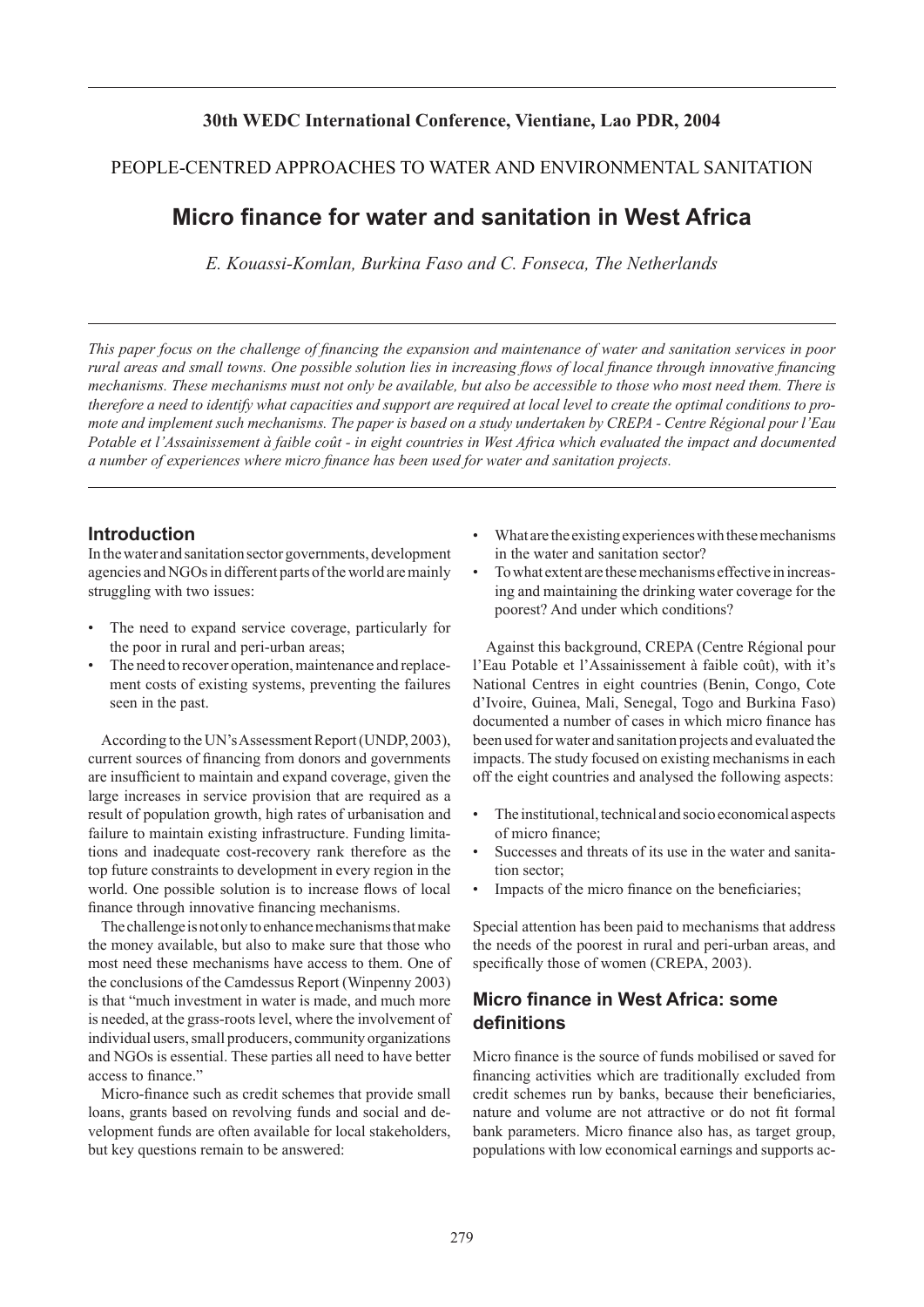| <b>Types of Credit systems</b>                                          | <b>Minimum</b><br><b>Guarantee</b> | <b>Maximum</b><br>amount in $E^*$ | <b>Reimbursement</b><br>expected within | Interest rate per<br>year | <b>Penalties</b> |
|-------------------------------------------------------------------------|------------------------------------|-----------------------------------|-----------------------------------------|---------------------------|------------------|
| Ordinary Credit                                                         | 30%                                | 80 to 555                         | 1 to 2 years                            | 21%                       | 4%               |
| Credit and saving assocative<br>agency for entrepreneurs and<br>traders | 20%                                | 28 000                            | 1 year                                  | 12%                       | 2%               |
| Credit, saving and Education<br>support project                         | Specific                           | No max                            | 1 year                                  | 12,5%                     | 4%               |
| Credit and Education                                                    | 5 to 20%                           | 28 to 55                          | 1 year                                  | 33%                       | 5 to 15%         |

|  |  |  |  |  | Table 1. Micro finance in Mali: the Nyésigiso network case |  |  |
|--|--|--|--|--|------------------------------------------------------------|--|--|
|--|--|--|--|--|------------------------------------------------------------|--|--|

 $*1£ = 900$  CFA

**Table 2. Comparing characteristics of micro finance mechanisms for water and sanitation**

|                      | <b>Tontines</b>                                                      | Village and cooperative savings account<br>and credit                                                       | <b>NGO projects</b>                                          |
|----------------------|----------------------------------------------------------------------|-------------------------------------------------------------------------------------------------------------|--------------------------------------------------------------|
| Structure            | Traditional                                                          | Management entity with credit committee,<br>general assembly, administrative board and<br>control committee | Ministry in charge,<br>general director,<br>credit committee |
| Origin of<br>capital | Money is collected when needed                                       | Membership, subsidies, loans                                                                                | Partner State and<br>donors                                  |
| Activities           | Social projects: weddings, latrine<br>construction, water connection | Social projects including water and<br>sanitation but also trade                                            | Small enterprises.<br>basic urban services                   |
| Credit period        | No credit, money distributed when needed                             | Short term                                                                                                  | Short and long term                                          |

tivities often ignored in the economic statistics of developing countries. Loans provided have a lower interest

rate and fewer guarantees are needed, but reimbursements are expected in the short term. An example of micro finance and its differences with ordinary credit through the loans of commercial banks is given in Table 1 (CREPA, 2003).

Micro finance provides resources for some productive sectors of the economy, but is still very rarely for water and sanitation related activities. Table 2 (CREPA, 2003) compares the three most common forms of micro finance for water and sanitation as identified by the CREPA network. They are described below:

#### **Traditional mechanisms called Tontines**

Tontines, named after Tonti, their Italian founder, is the eldest micro finance system which exists in the region. It consists of a group of people, generally from the same age range and with similar economic or multiple activities, who decide to pool their financial resources. The main aim is to reinforce social solidarity through financing activities with a common interest. The amount of money produced through pooling resources normally does not allow investments in economic activities. Tontines are used for financing social investments such as connections to a water supply or latrines, but also for weddings, for instance.

### **Village and cooperative savings account and credit**

Village savings account and cooperatives that provide credit are decentralised financial instruments which for their modalities, organisation and operating mechanism fall under a regional law adopted by the Council of Ministries of West African Economical and Monetary Union (UEMOA). They have emerged in response to demands for financing from the members of the communities and cooperatives and in the last few years have become very popular in most of the countries of West Africa.

#### **NGO projects that support productive activities on a small and medium scale**

NGO supported credit schemes have been set up in order to fight poverty and to create employment through private sector development. The initial funds are generally provided by donors and the partner State and managed by NGOs. The political and social dimension of these funds allows them to have a larger coverage and scope than the other financing mechanisms. The financing and management aspects of the funds are agreed between the donors and the partner State.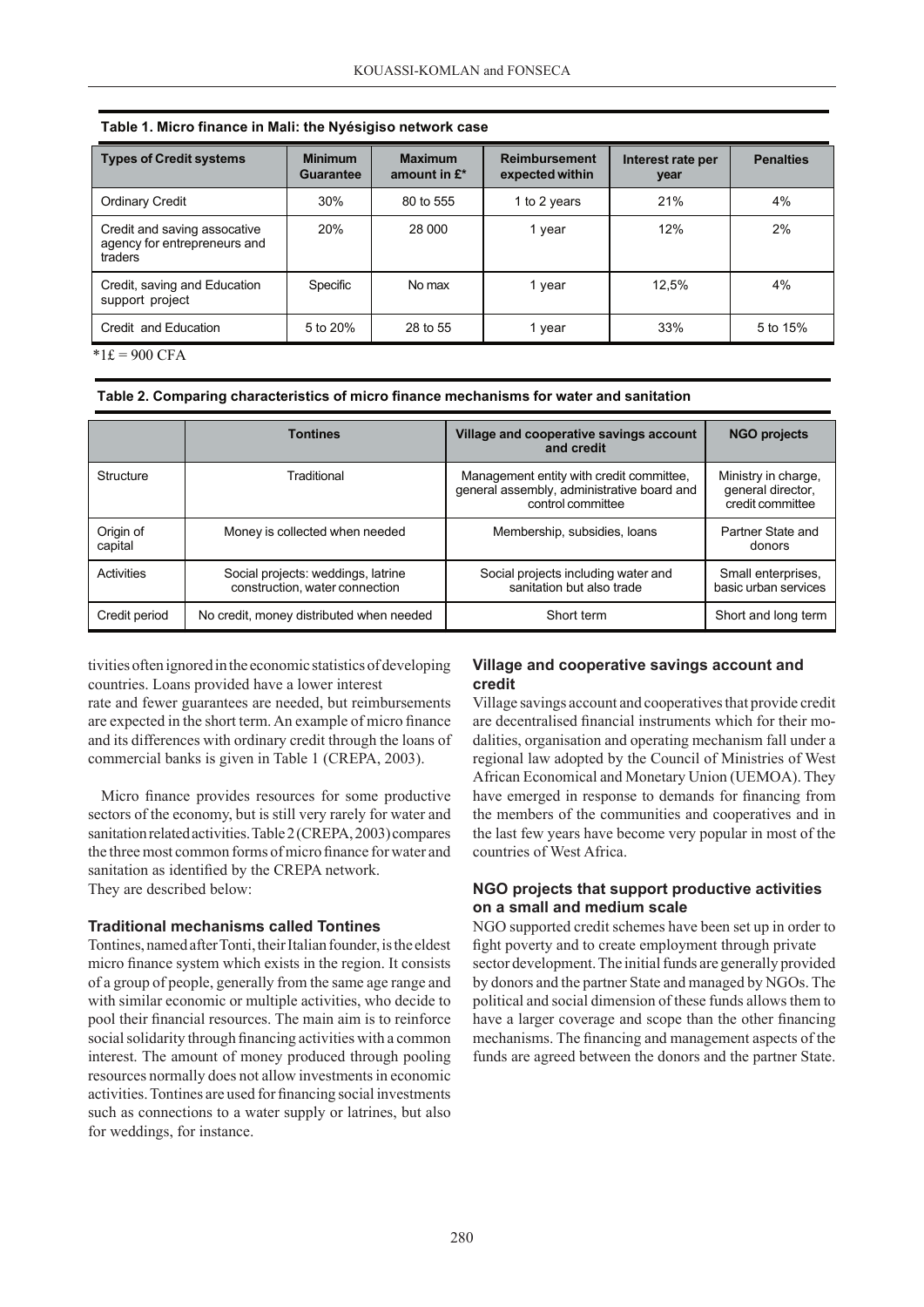## **Common problems of existing micro finance for water and sanitation in West Africa**

The most common problems with micro finance identified in the eight countries are the need for solid guarantees, the management capacity of the financing organisations and the lack of enforcement of the legal framework when these organisations do not fulfill their obligations.

Accessing credit means that, even in the informal sector, some sort of guarantee is needed. The poorest populations have very little to offer as a guarantees to the organisation who is providing the credit. This situation affects mainly women who do not own land or any other goods. Additionally, micro finance organisations have limited management capacities for conducting preparatory activities which involve the sensitisation of the target groups through training and information campaigns and for monitoring. Furthermore, when some organisations do not respect the legal framework, for instance by providing credit to family members only, there is no enforcement or control from higher up for which those who are disadvantaged can apply. Awareness raising, monitoring and follow-up are very important (Box 1) for ensuring the sustainability of micro finance at local level.

## **Opportunities for micro finance for water and sanitation**

In most of the countries of the study, there is already an institutional and legal framework for micro finance. Micro finance organisations have also capacities and experience in managing credit. There is however the need to inform and advocate for solutions adapted to the water and sanitation sector.

The target group of micro finance have basic values on which micro finance institutions can build upon. Among those values are: solidarity, social cohesion, community self-help groups, high mobilisation around social projects, capacity to manage conflicts and willingness to pay for clean water and excreta infrastructures. CREPA and the LAGEMYAN association used and interactive process and tools such as SARAR and accounting books which allowed reinforcing the potential of the association to manage micro finance for water and sanitation. Other activities included: organising the work and setting a management committee for managing the credit system, elaborating marketing strategies and strengthen the capacity of the association in facilitating participatory processes. A system, which makes it possible for poor people to repay the loan in line with their income pattern, is also important. Box 2 presents a system used with poor families relying on daily income from occasional labour or small businesses.

To address these common problems, a partnership was created between the micro credit association and a support organisation (which can be a resource centre, local or international NGOs), for financial and technical support.

### **Box 1. Financing urban sanitation in Wogodogo, Burkina Faso**

In Wogodogo, a low-income neighbourhood in the capital Ouagadougou, a saving-credit initiative has been set up for household management of domestic waste. The credit was provided by LAGEMYAM which is a women's association working for improved sanitation in the neighbourhood. LAGEMYAM agreed in financing the initial 70% needed to start up the credit system. The interest rate was 5% and covered mainly administrative costs. Additionally, LAGEMYAM thought that because the population was poor it would be difficult to ask for a guarantee and the credit was provided based on moral values and the fact that the borrower should be known by the association before having access to the credit.

In a first phase, solid waste collection was organised and 28 households have benefited from the initiative and constructed 35 excreta and waste water infrastructures such as VIP latrines, drainage and soak pits for domestic waste treatment. But only five households reimbursed the credit. LAGEMYAM and CREPA had assumed that part of the revenue from the solid waste collection would finance the credit system for the excreta infrastructure. But in reality this did not happen as the population was used to get the excreta infrastructure for free and any revenues from solid waste collection were invested primarily in basic needs such as getting water and food rather than paying back the loan.

During the second phase, 18 households constructed 20 sanitation facilities. The number of reimbursements improved slightly, because project animators from CREPA and the NGO EAST undertook an awareness campaign. Participatory approaches, with the objective to help the population develop self confidence and commitment took place in order to improve their attitude vis à vis the credit system. The beneficiaries then realised that if they didn't pay back, the system could not continue to run and the dynamic of excreta infrastructure building would stop in the neighbourhood.

The system runs well now and the rate of reimbursement is more than 80%.

Development organisations are not experts in credit provision, but they can mobilise start up funds for water and sanitation credit schemes, bring in technical support for feasibility studies, train staff in participatory mechanisms and help monitoring and improve processes and results. For instance, the support provided by CREPA linked water and sanitation projects with productive activities to decrease the risk of non reimbursement of the credit. Once loan recovery is up to standard, the interest rate of the loans can also be used to pay for the services of the support structure or technical services provided by other organisations.

## **Lessons learned**

The following lessons were learned from the study and related investigations (Terry and Calaguas, 2003; Mehta, 2003 and Fonseca, 2003):

Micro finance mechanisms exist that are specifically suitable for use by local stakeholders. They can provide